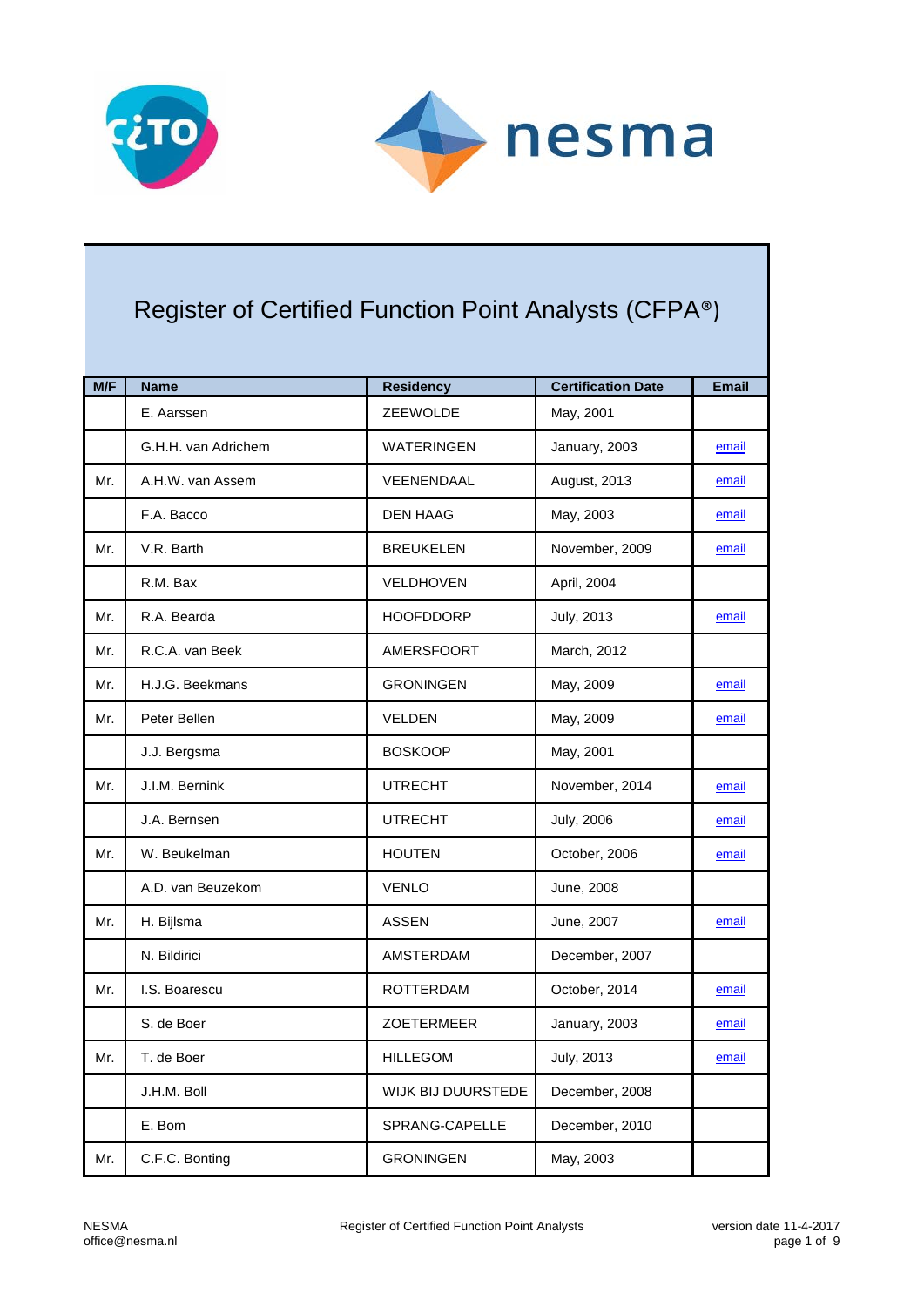|      | M.P. Bos            | <b>LEUSDEN</b>       | January, 2005     | email |
|------|---------------------|----------------------|-------------------|-------|
| Mrs. | W. Bos              | <b>HEERHUGOWAARD</b> | May, 2014         | email |
| Mr.  | Wessel te Bos       | <b>ANNEN</b>         | October, 2009     | email |
|      | A.M.J. Braeken      | VALKENBURG           | March, 2002       |       |
| Mr.  | L.C. Brandt         | ZEVENAAR             | July, 2013        | email |
|      | M.J. den Braven     | WAALWIJK             | March, 2002       |       |
|      | H.P.M. Bressers     | <b>ZEIST</b>         | November, 2001    |       |
| Mr.  | Q.O. Bril           | <b>DEN HAAG</b>      | June, 1998        | email |
|      | R.J. Broeke         | <b>BEST</b>          | January, 2002     |       |
|      | G.J. Broere         | <b>LEUSDEN</b>       | September, 2000   |       |
|      | M.T. Brons          | <b>BEST</b>          | April, 2004       |       |
| Mrs. | R.C. Bröring        | <b>KAMPEN</b>        | February, 2012    |       |
| Mr.  | M. Bruntink         | <b>WEESP</b>         | July, 2011        | email |
|      | J.W. Buijs          | AMERSFOORT           | April, 2002       |       |
| Mr.  | H.W. Buitenhuis     | VEENENDAAL           | June, 2011        | email |
|      | P.A.M. Buskermolen  | NIEUWVEEN            | April, 2004       |       |
|      | S.J.H. Christiaanse | ZAANDAM              | January, 2005     | email |
|      | P J M Claassen      | <b>HOENSBROEK</b>    | April, 2007       | email |
|      | W.B. Couwenberg     | <b>ROSMALEN</b>      | April, 2002       |       |
| Mr.  | <b>Edward Crain</b> | <b>AMSTELVEEN</b>    | October, 2009     | email |
| Mr.  | J.V.T. Dam          | <b>HAREN</b>         | June, 1998        |       |
|      | G. de Jong          | <b>OISTERWIJK</b>    | March, 2007       | email |
|      | M.J.J. Dekker       | <b>ODIJK</b>         | April, 2007       |       |
|      | <b>Ton Dekkers</b>  | <b>EINDHOVEN</b>     | January, 2005     | email |
|      | E.H.M. Denissen     | <b>SNEEK</b>         | May, 2001         |       |
|      | H.A. van Deur       | <b>NIJMEGEN</b>      | <b>July, 2002</b> |       |
| Mr.  | R. Diderich         | <b>GRONINGEN</b>     | February, 2011    | email |
|      | M. Diender          | ZWOLLE               | May, 2001         |       |
|      | M. van Dijk         | AMSTELVEEN           | April, 2010       |       |
|      | R. van Dijk         | ZWOLLE               | September, 2000   |       |
|      | J.A. van Dijke      | AMERSFOORT           | May, 2001         |       |
|      | S. Dijkshoorn       | VEENENDAAL           | February, 2012    |       |
|      | H. Dijkstra         | HURDEGARYP           | December, 2010    | email |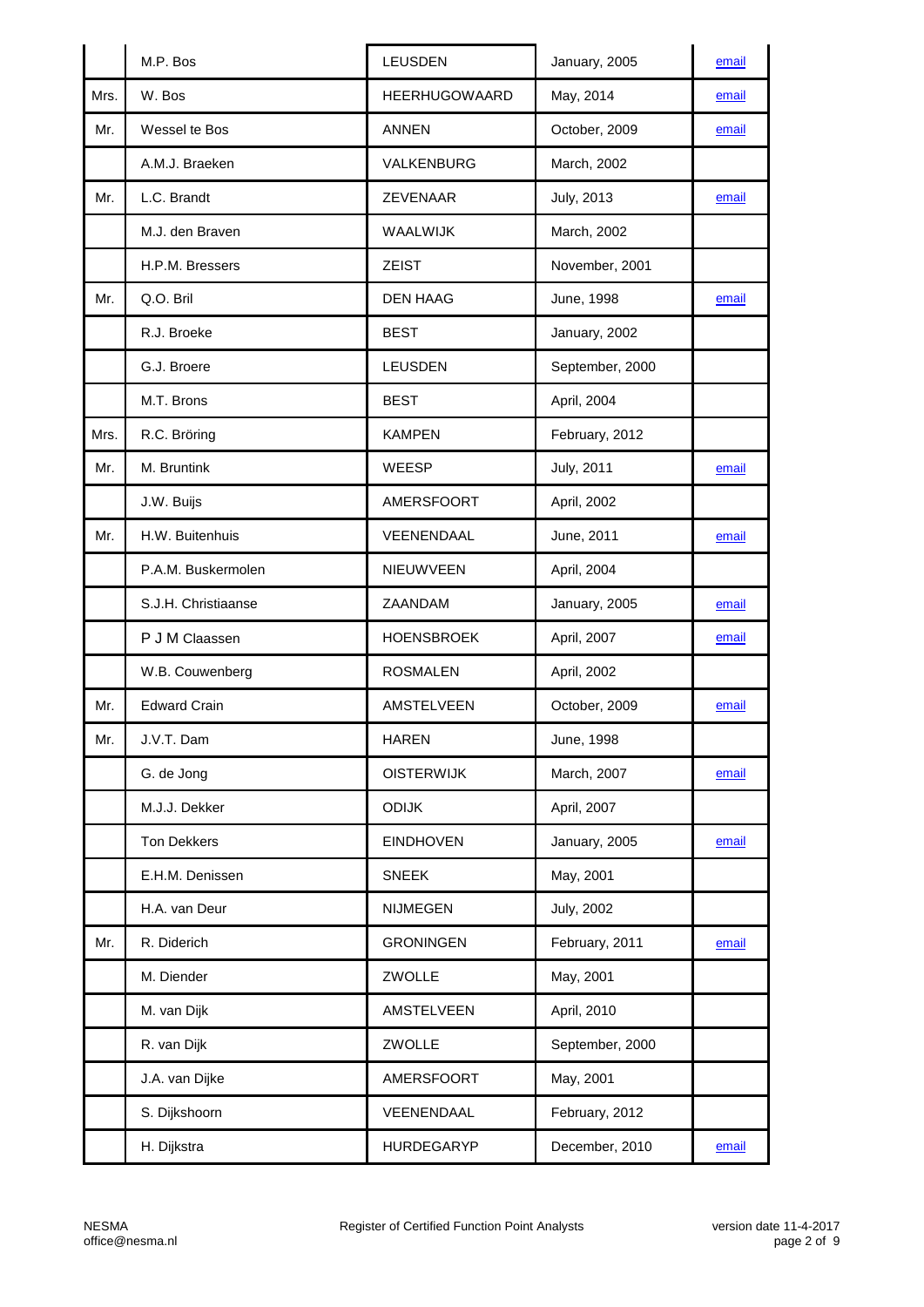|      | E.W.H.M. Driessen     | <b>ROERMOND</b>                 | April, 2002     |       |
|------|-----------------------|---------------------------------|-----------------|-------|
|      | W.L. Dudok van Heel   | <b>BUSSUM</b>                   | November, 2001  |       |
| Mr.  | S. Durak              | <b>PIJNACKER</b>                | December, 2014  | email |
|      | M.H.M. ten Eikelder   | ZEVENAAR                        | September, 2008 |       |
|      | H.T.M. van Erve       | VELDHOVEN                       | June, 2007      |       |
|      | M.R. Everts           | <b>HAVELTE</b>                  | May, 2001       |       |
| Mr.  | A.H. Evertse          | <b>DEVENTER</b>                 | April, 2006     | email |
|      | Y.M. Fisser           | <b>GOUDA</b>                    | October, 2003   |       |
| Mrs. | S. Foekens            | <b>GRONINGEN</b>                | March, 2011     | email |
|      | M. Floor              | WADDINXVEEN                     | November, 1999  | email |
|      | D. Freije             | <b>ZEIST</b>                    | October, 2003   |       |
|      | Y. Fu                 | <b>UTRECHT</b>                  | January, 2006   | email |
|      | A. Geuze              | <b>BENNEKOM</b>                 | June, 2005      | email |
|      | M. Glorie             | <b>HEEMSKERK</b>                | December, 2008  |       |
| Mr.  | M. de Gooijer         | <b>OPDAM</b>                    | June, 2011      | email |
|      | J. Gordebeke          | <b>HEERLEN</b>                  | June, 2008      |       |
|      | M.J. Goris            | ZEVENAAR                        | February, 2009  |       |
|      | E.W.M. van Gorp       | <b>TILBURG</b>                  | June, 2007      | email |
|      | S. Gouma              | AMMERZODEN                      | April, 2002     |       |
| Mr.  | G. Gramser            | <b>VAASSEN</b>                  | April, 2009     | email |
| Mr.  | L.A. Greweldinger     | ROTTERDAM                       | June, 2013      | email |
|      | J.B. Griffioen        | <b>UITHOORN</b>                 | June, 2010      | email |
| Mr.  | N. Grobben            | <b>ASSEN</b>                    | March, 2015     | email |
| Mr.  | A.H.M. de Groot       | <b>SNEEK</b>                    | May, 2001       | email |
|      | W. de Haas            | <b>UTRECHT</b>                  | June, 2008      | email |
|      | B.C.M. Haket          | <b>VELSEN-ZUID</b>              | March, 2005     |       |
|      | J.J. van Harten       | ZOETERMEER                      | January, 2004   |       |
|      | L. Hartmanns          | NIEUWEKERK A/D<br><b>IJSSEL</b> | June, 2010      | email |
| Mr.  | H.S. van Heeringen    | VEENDAM                         | October, 2006   | email |
| Mr.  | Erik Heijden          | <b>DEN BOSCH</b>                | May, 2009       | email |
| Mr.  | M. Hekker             | VEENENDAAL                      | February, 2011  | email |
|      | J.H.G. Hendriksen     | <b>BABBERICH</b>                | November, 1999  |       |
|      | R.P. Heufke Kantelaar | <b>PIJNACKER</b>                | November, 2001  |       |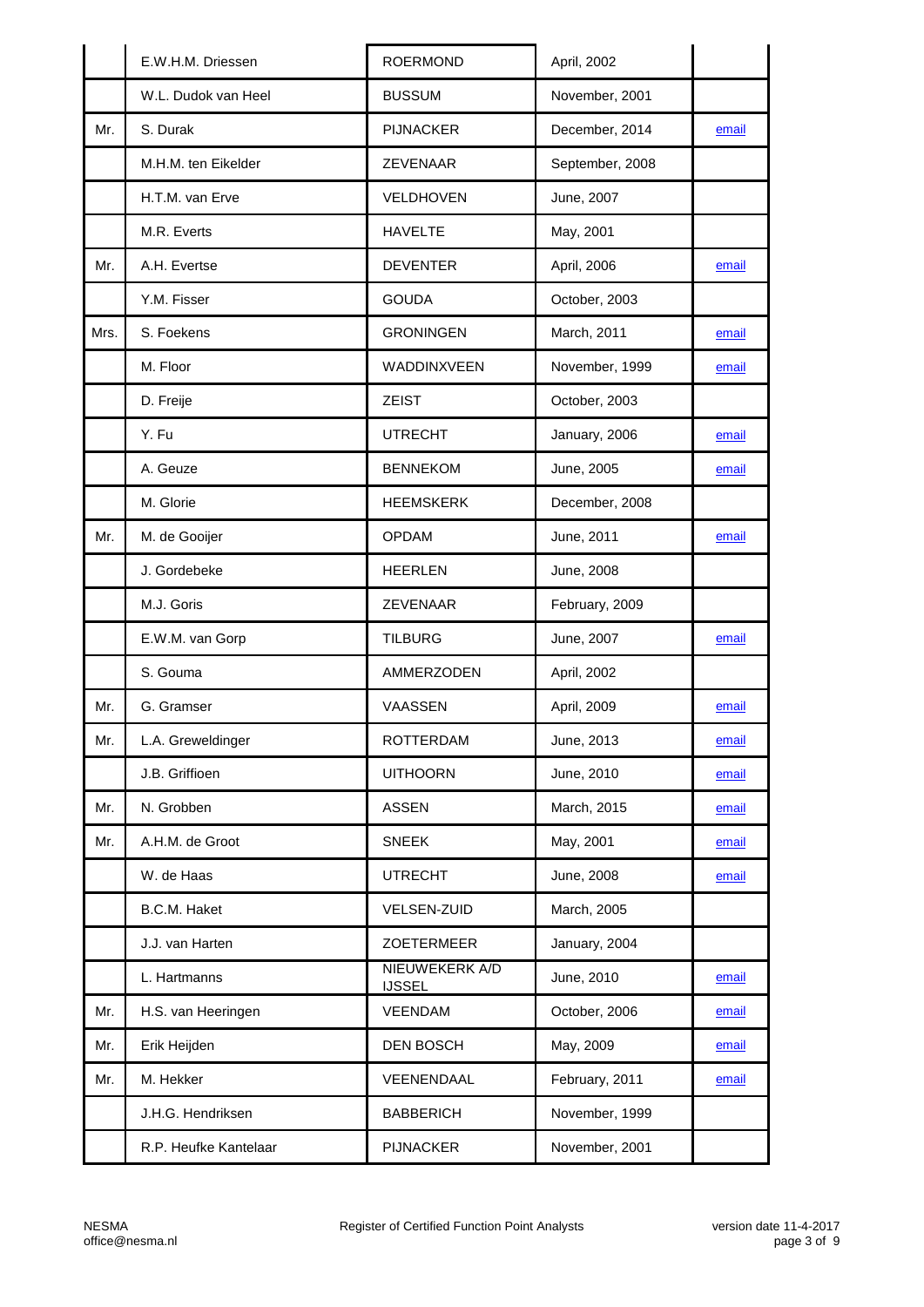|     | J.A.H.M. van den Heuvel  | LEIDEN               | June, 1998        |       |
|-----|--------------------------|----------------------|-------------------|-------|
|     | J.J. Hielema             | <b>GRONINGEN</b>     | December, 2008    |       |
| Mr. | J. Hommes                | <b>HOOFDDORP</b>     | April, 2011       | email |
|     | C.W.G. Huiden            | <b>DEN HAAG</b>      | May, 2001         |       |
| Mr. | J. Huigen                | VEENENDAAL           | August, 2013      | email |
|     | J.L.W. Huijssoon         | <b>WAGENINGEN</b>    | June, 2005        |       |
| Mr. | Michel Hulshof           | SASSENHEIM           | October, 2009     | email |
|     | P.A.J. Hurenkamp         | <b>HEERENVEEN</b>    | February, 2002    |       |
|     | B.G. Hupje               | <b>HENGELO</b>       | February, 2008    |       |
|     | L. Ignatius              | <b>UTRECHT</b>       | June, 2007        |       |
| Mr. | M.A.J. Jacobs            | <b>MAASSLUIS</b>     | May, 2001         |       |
|     | J.P.A. Jansen            | <b>DIDAM</b>         | June, 1998        |       |
|     | Helene de Jong           | NIEUWPOORT           | May, 2009         | email |
| Mr. | S. de Jonge              | <b>EMMEN</b>         | October, 2014     | email |
|     | T.A. Jongsma             | <b>GORREDIJK</b>     | December, 2008    |       |
|     | M.E. de Kam              | <b>LEIDEN</b>        | May, 2001         |       |
| Mr. | J.M. Kammelar            | <b>ALMERE</b>        | November, 2001    |       |
| Mr. | M.J. Keesmaat            | <b>DORDRECHT</b>     | June, 1998        |       |
|     | P.J. Keijzer             | <b>VOORST</b>        | October, 2003     |       |
|     | L. Kelou                 | VEENENDAAL           | February, 2012    |       |
| Mr. | N.K. Keuning             | SCHERPENZEEL         | April, 2015       |       |
|     | G. Kingma                | <b>HEERHUGOWAARD</b> | February 2013     | email |
|     | A.S. Klusener            | AMSTERDAM            | November, 2012    | email |
|     | M.M.C. de Klijn          | LANGENBOOM           | June, 2008        |       |
| Mr. | J. van der Knaap         | <b>HOOFDDORP</b>     | January, 2005     | email |
| Mr. | Herbert S. Koekkoek      | <b>HOUTEN</b>        | October, 2009     | email |
|     | J.A.G.M. van Kollenburg  | <b>OIRSCHOT</b>      | April, 2004       |       |
| Mr. | J.J.J. de Koning         | <b>GRONINGEN</b>     | April, 2007       | email |
|     | D. Koster                | <b>UTRECHT</b>       | June, 2007        |       |
|     | E.M. Kramer              | <b>MAARSSEN</b>      | <b>July, 2004</b> |       |
|     | M. Kremers               | <b>DEN HAAG</b>      | June, 2007        | email |
|     | M. Kromhout van der Meer | LELYSTAD             | <b>July, 2004</b> |       |
| Mr. | U. Küçük                 | HENGELO OV           | February, 2011    | email |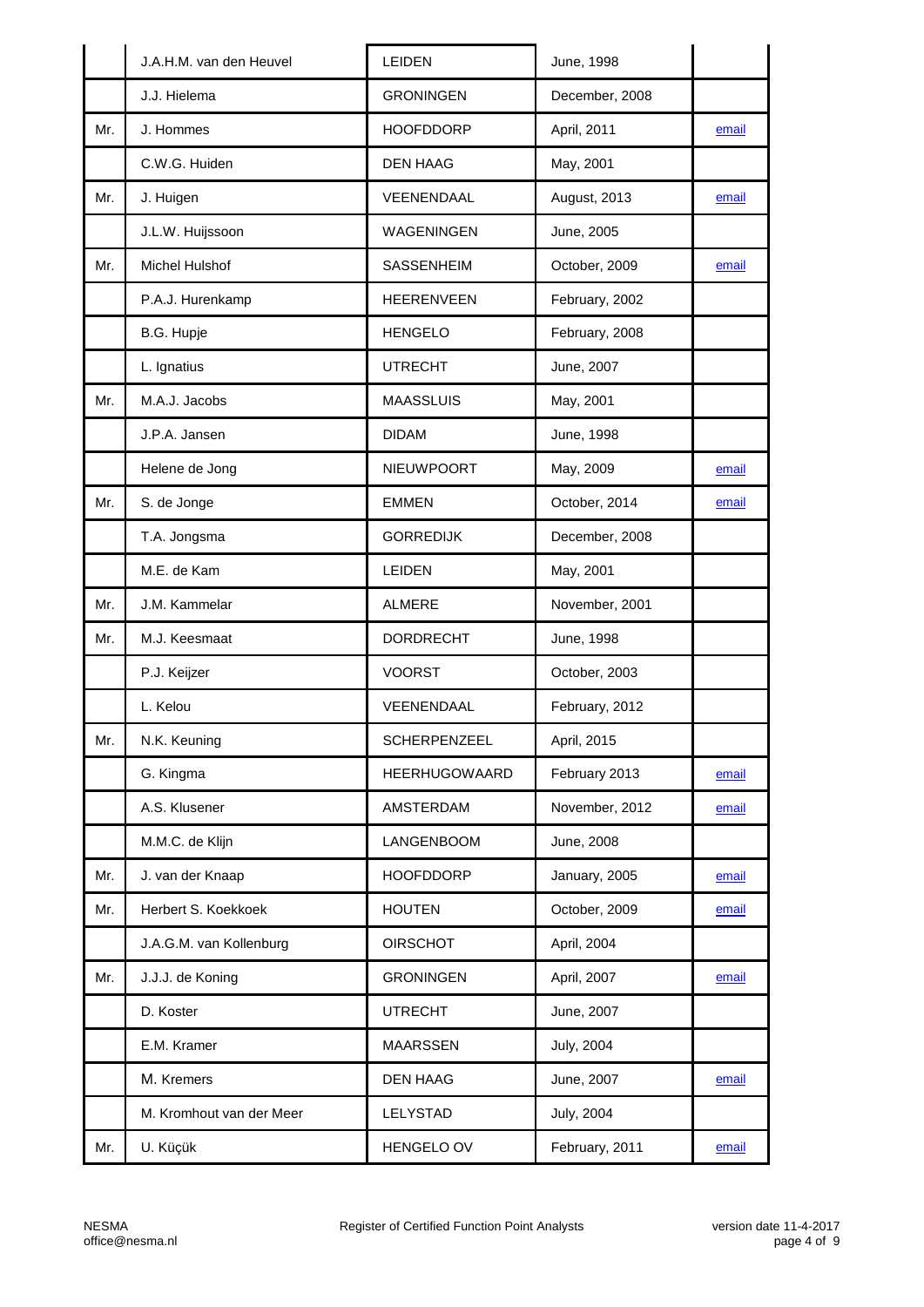|       | L.H.C. Kwakernaak   | <b>APELDOORN</b>   | April, 2007       | email |
|-------|---------------------|--------------------|-------------------|-------|
|       | H.H.N. Kwakman      | <b>VOLENDAM</b>    | January, 2006     |       |
|       | M.A.C.G. Kwint      | <b>UTRECHT</b>     | April, 2007       |       |
|       | A.I.A. de Laat      | <b>LEEK</b>        | March, 2013       | email |
|       | F.E.J. de Laat      | <b>VUGHT</b>       | April, 2002       |       |
|       | M. de Laat          | WIJK BIJ DUURSTEDE | October, 2010     | email |
|       | Frodo Lammers       | NIEUWEGEIN         | May, 2009         | email |
|       | M.J.J. Lammers      | <b>DRUTEN</b>      | <b>July, 2002</b> |       |
|       | J. Landman          | <b>BEST</b>        | November, 2004    |       |
|       | M. Lemmens          | VOERENDAAL         | April, 2010       | email |
|       | G. Leguyt           | NIEUWEGEIN         | October, 2010     | email |
|       | H. van Leuken       | <b>VUGHT</b>       | <b>July, 2002</b> |       |
| Mr.   | C.G. van der Linden | AMSTERDAM          | March, 2013       | email |
| Mr.   | D. Lisica           | <b>GOUDA</b>       | July, 2013        | email |
|       | A. v.d. Lockant     | <b>CUIJK</b>       | April, 2010       | email |
| Mr.   | P. vd Louw          | VEENENDAAL         | February, 2011    | email |
|       | R. Louwers          | AMSTELVEEN         | January, 2005     | email |
| Mr.   | F.A.J. Luyckx       | <b>HEEMSKERK</b>   | October, 2012     | email |
|       | G. Maas             |                    | April, 2002       |       |
|       | R.N. Maas           | <b>ALPHEN</b>      | May, 2001         |       |
| Mr.   | N.J. Mak            | <b>BILTHOVEN</b>   | June, 2005        | email |
|       | M. Mars             | <b>DUIVEN</b>      | April, 2007       | email |
|       | C.L.J. Martens      | <b>DEN BOSCH</b>   | January, 2006     |       |
|       | J. Matthijsse       | 'S-HERTOGENBOSCH   | March, 2002       |       |
| Mr.   | Meekels             | VEENENDAAL         | June, 2010        | email |
| Mr.   | A. ter Meer         | <b>STEENWIJK</b>   | March, 2011       | email |
|       | E.J.M. Meeuwsen     | <b>DIEREN</b>      | November, 1999    |       |
|       | A.K.P. Melssen      | <b>HEERLEN</b>     | December, 2008    |       |
| Mevr. | P.J. van der Meulen | <b>ASSEN</b>       | October, 2014     | email |
|       | H.J. Middelburg     | AMERSFOORT         | January, 2004     |       |
|       | T.J. van Mierlo     | <b>ODIJK</b>       | April, 2007       |       |
|       | M. Mol              |                    | June, 2008        |       |
|       | J.P. Molenaar       | <b>BOSKOOP</b>     | January, 2004     |       |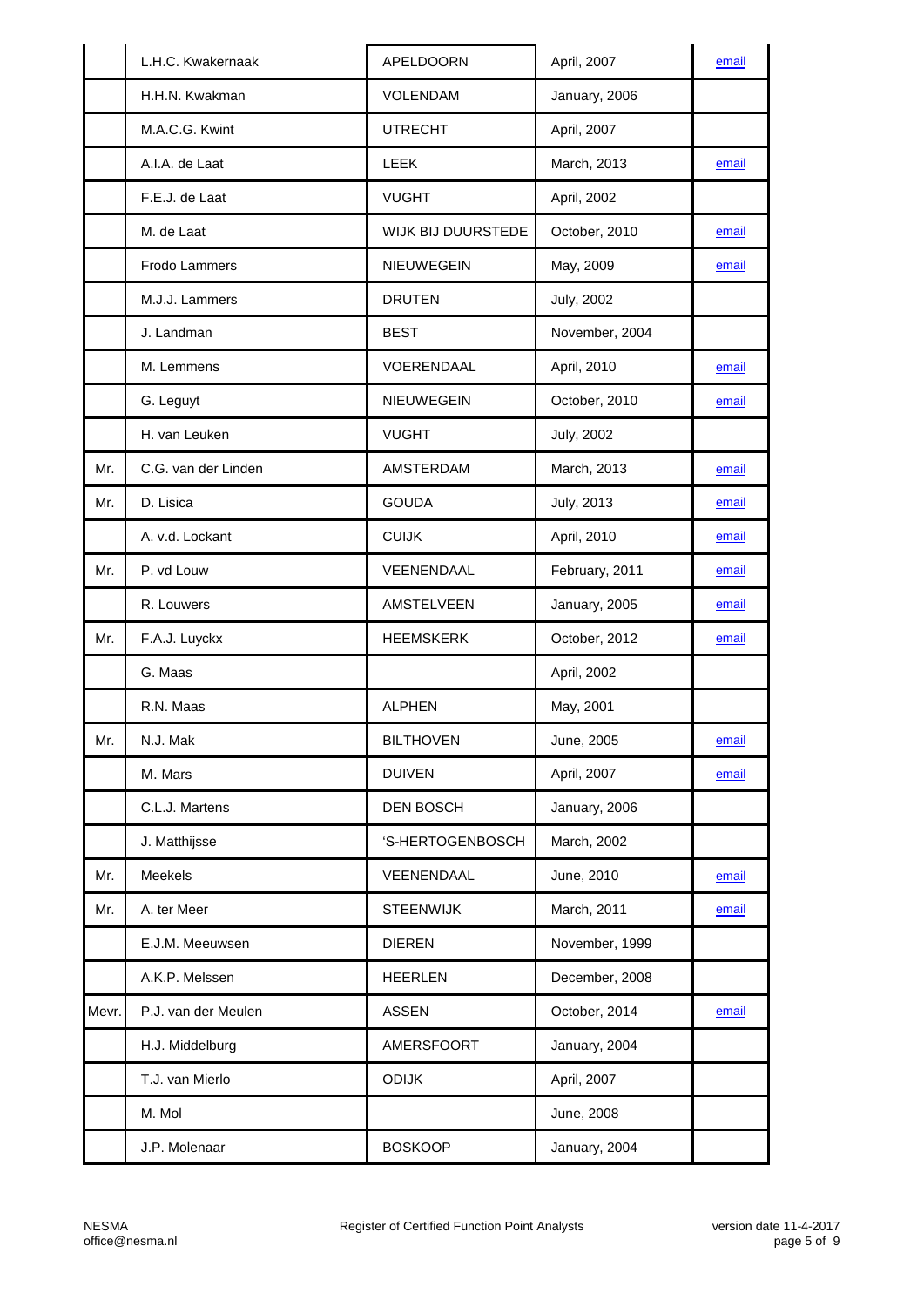| R.J.E. Mourmans<br>CADIER EN KEER<br>October, 2005<br>Mr.<br>May, 2009<br><b>Werner Mourmans</b><br><b>HEERLEN</b><br>email<br>W. Naber<br><b>OOSTERBEEK</b><br>April, 2010<br>email<br><b>AMSTERDAM</b><br>January, 2012<br>Mr.<br>I. Nedeljkovic<br>email<br>H. Nieken<br><b>GRONINGEN</b><br><b>July, 2006</b><br>email |
|----------------------------------------------------------------------------------------------------------------------------------------------------------------------------------------------------------------------------------------------------------------------------------------------------------------------------|
|                                                                                                                                                                                                                                                                                                                            |
|                                                                                                                                                                                                                                                                                                                            |
|                                                                                                                                                                                                                                                                                                                            |
|                                                                                                                                                                                                                                                                                                                            |
|                                                                                                                                                                                                                                                                                                                            |
| <b>EINDHOVEN</b><br>R.H.F. Notten<br>December, 2008                                                                                                                                                                                                                                                                        |
| W. Nuijens<br><b>RENKUM</b><br>March, 2007<br>email                                                                                                                                                                                                                                                                        |
| <b>July, 2011</b><br>Mr.<br>W. Neufeglise<br><b>IJMUIDEN</b><br>email                                                                                                                                                                                                                                                      |
| P.H.E. Oderkerken<br>Mr.<br>APELDOORN<br>February, 2012                                                                                                                                                                                                                                                                    |
| <b>GRONINGEN</b><br>H.H.W. Offringa<br>April, 2004<br>email                                                                                                                                                                                                                                                                |
| F.H.J. van Onselen<br><b>HURDEGARYP</b><br>March, 2005<br>email                                                                                                                                                                                                                                                            |
| Mrs.<br>J. Onvlee<br><b>HAARLEM</b><br>June, 1998<br>email                                                                                                                                                                                                                                                                 |
| C.J. van Opstal<br><b>OUD BEIJERLAND</b><br>January, 2003<br>email                                                                                                                                                                                                                                                         |
| H.D. van Osnabrugge<br><b>DEN HAAG</b><br>January, 2006<br>email                                                                                                                                                                                                                                                           |
| J.R. den Ouden<br><b>BREUGEL</b><br>October, 2000                                                                                                                                                                                                                                                                          |
| WESTERVOORT<br>December, 2007<br>G.B.M. Overkamp<br>email                                                                                                                                                                                                                                                                  |
| E. Paaimans<br>ARKEL<br>May, 2002                                                                                                                                                                                                                                                                                          |
| <b>MAASTRICHT</b><br>E.H.J.P. Paulissen<br>June, 2007                                                                                                                                                                                                                                                                      |
| <b>B.J. Pellewever</b><br><b>LEUSDEN</b><br>January, 2006                                                                                                                                                                                                                                                                  |
| March, 2007<br>Mr.<br>M.A.M. Pereboom<br><b>SITTARD</b><br>email                                                                                                                                                                                                                                                           |
| ZWOLLE<br>G.J. Pieper<br>October, 2000<br>email                                                                                                                                                                                                                                                                            |
| F.J. Pop<br>November, 1999<br><b>ROTTERDAM</b>                                                                                                                                                                                                                                                                             |
| T. Post<br><b>APELDOORN</b><br>June, 2010<br>email                                                                                                                                                                                                                                                                         |
| <b>HEERLEN</b><br>April, 2014<br>Mr.<br>T.W.H.J. Pranger<br>email                                                                                                                                                                                                                                                          |
| T.G. Prins<br><b>LEERSUM</b><br>March, 2005                                                                                                                                                                                                                                                                                |
| D. Prop<br><b>HUIZEN</b><br>April, 2004                                                                                                                                                                                                                                                                                    |
| P. Raadschelders<br><b>UTRECHT</b><br>June, 2010<br>email                                                                                                                                                                                                                                                                  |
| A.B. de Rade<br><b>OUD-BEIJERLAND</b><br>April, 2002                                                                                                                                                                                                                                                                       |
| L. Rebel<br>AMSTERDAM<br>December, 2007<br>email                                                                                                                                                                                                                                                                           |
| Mr.<br>P.A. Reede<br>VEENENDAAL<br>November, 1999<br>email                                                                                                                                                                                                                                                                 |
| M.L. Reichardt<br><b>BUNSCHOTEN</b><br>January, 1999                                                                                                                                                                                                                                                                       |
| <b>LEUSDEN</b><br>H.D. Riemsdijk<br>February, 2002                                                                                                                                                                                                                                                                         |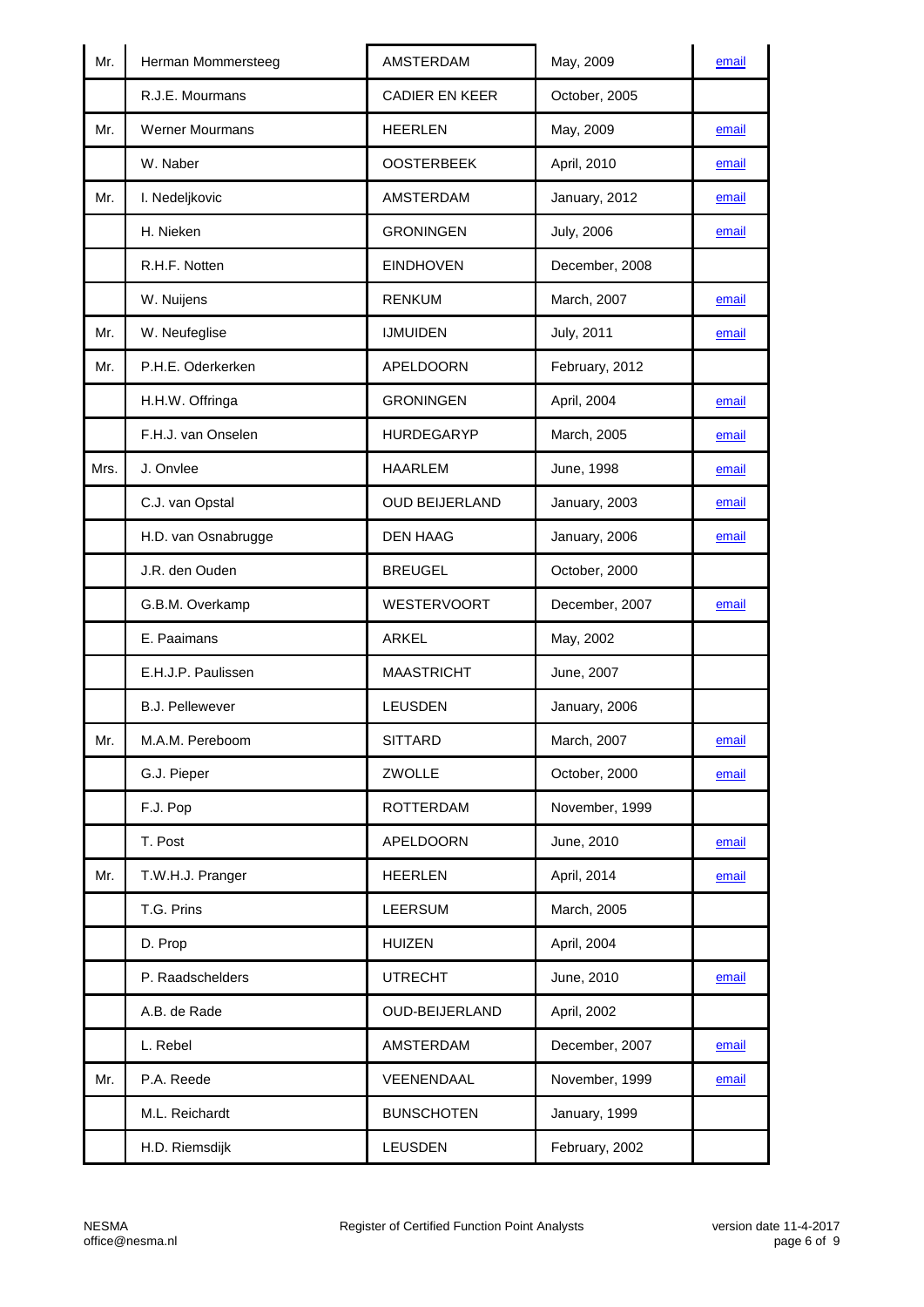| A.B.J. de Rijke<br><b>OSS</b><br>November, 2000<br>Mr.<br>G. van Rijn<br><b>KATWIJK</b><br>January, 2006<br>A.J. de Rover<br>ALPHEN A/D RIJN<br>January, 2003<br>email<br>P.J. de Ruijter<br>ALMERE-BUITEN<br><b>July, 2003</b><br>M.J. Rus<br><b>VUGHT</b><br>April, 2002<br>J.M. Rutgers<br>AMSTERDAM<br>June, 1998<br>P.C. Schalk<br>AMSTELVEEN<br>January, 1999<br>Joost Schalken<br><b>MAARSSEN</b><br>October, 2009<br>Mr.<br>email<br>F. Schapelhouman<br><b>DRACHTEN</b><br>February, 2011<br>Mr.<br>email<br>R. Schipper<br><b>NAARDEN</b><br>Mr.<br>July, 2013<br>email<br>H.J. Scholten<br><b>WISCH</b><br>June, 2008<br>Mrs.<br>J.M.E. Renshof-Scholtens<br><b>DEVENTER</b><br>April, 2011<br>email<br><b>HAARLEM</b><br>Mr.<br>F.H.M. Schoot Uiterkamp<br>June, 2005<br>email<br>R.W.E. Schreurs<br><b>MAASTRICHT</b><br>June, 2008<br>H. Schurer<br>APELDOORN<br>June, 2010<br>email<br>Mr.<br>R. Sytsma<br>WAARLAND<br><b>July, 2011</b><br>email<br>R.A.M. Sleijpen<br><b>HEERLEN</b><br>April, 2007<br>email<br>J.P.W.M. van der Sman<br><b>TERHEIJDEN</b><br>May, 2002<br>February, 2014<br>L.Smeets<br><b>ROTTERDAM</b><br>Mr.<br>email<br>A Smit<br>WARFFUM<br>January, 2006<br>email<br>G.J. Smit<br>January, 2004<br><b>GRONINGEN</b><br>email<br>January, 1999<br>M.K. Spaan<br><b>HOEVELAKEN</b><br>Mr.<br><b>DEN HAAG</b><br>March, 2014<br>Mr.<br>Z.T. Spaans<br>email<br>N. Spooren<br><b>JULIANADORP</b><br>July, 2011<br>Mrs.<br>email<br>A.J.M. Steffens<br><b>UTRECHT</b><br>October, 2000<br>H. Stoevenbelt<br>EELDE<br>December, 2011<br>Mr.<br>P.J.C. van Straaten<br>January, 2012<br>Mr.<br>AMERSFOORT<br>E.C. Stuiver<br>APELDOORN<br>May 2013<br>Mr.<br>email<br>J.H. Suelmann<br>LEEUWARDEN<br>December, 2011<br>Mr.<br>R.J.H. Sweer<br>WEERT<br>October, 2007<br>Mr.<br>email<br>M.V. Tegelaar<br><b>ALMERE</b><br>January, 1999<br>May, 2001<br>D.J.B. Teunissen<br><b>HOUTEN</b><br>email | Mr. | C.S. Rigal | <b>AMSTERDAM</b> | November, 2011 |  |
|-------------------------------------------------------------------------------------------------------------------------------------------------------------------------------------------------------------------------------------------------------------------------------------------------------------------------------------------------------------------------------------------------------------------------------------------------------------------------------------------------------------------------------------------------------------------------------------------------------------------------------------------------------------------------------------------------------------------------------------------------------------------------------------------------------------------------------------------------------------------------------------------------------------------------------------------------------------------------------------------------------------------------------------------------------------------------------------------------------------------------------------------------------------------------------------------------------------------------------------------------------------------------------------------------------------------------------------------------------------------------------------------------------------------------------------------------------------------------------------------------------------------------------------------------------------------------------------------------------------------------------------------------------------------------------------------------------------------------------------------------------------------------------------------------------------------------------------------------------------------------------------------------------------------------------------|-----|------------|------------------|----------------|--|
|                                                                                                                                                                                                                                                                                                                                                                                                                                                                                                                                                                                                                                                                                                                                                                                                                                                                                                                                                                                                                                                                                                                                                                                                                                                                                                                                                                                                                                                                                                                                                                                                                                                                                                                                                                                                                                                                                                                                     |     |            |                  |                |  |
|                                                                                                                                                                                                                                                                                                                                                                                                                                                                                                                                                                                                                                                                                                                                                                                                                                                                                                                                                                                                                                                                                                                                                                                                                                                                                                                                                                                                                                                                                                                                                                                                                                                                                                                                                                                                                                                                                                                                     |     |            |                  |                |  |
|                                                                                                                                                                                                                                                                                                                                                                                                                                                                                                                                                                                                                                                                                                                                                                                                                                                                                                                                                                                                                                                                                                                                                                                                                                                                                                                                                                                                                                                                                                                                                                                                                                                                                                                                                                                                                                                                                                                                     |     |            |                  |                |  |
|                                                                                                                                                                                                                                                                                                                                                                                                                                                                                                                                                                                                                                                                                                                                                                                                                                                                                                                                                                                                                                                                                                                                                                                                                                                                                                                                                                                                                                                                                                                                                                                                                                                                                                                                                                                                                                                                                                                                     |     |            |                  |                |  |
|                                                                                                                                                                                                                                                                                                                                                                                                                                                                                                                                                                                                                                                                                                                                                                                                                                                                                                                                                                                                                                                                                                                                                                                                                                                                                                                                                                                                                                                                                                                                                                                                                                                                                                                                                                                                                                                                                                                                     |     |            |                  |                |  |
|                                                                                                                                                                                                                                                                                                                                                                                                                                                                                                                                                                                                                                                                                                                                                                                                                                                                                                                                                                                                                                                                                                                                                                                                                                                                                                                                                                                                                                                                                                                                                                                                                                                                                                                                                                                                                                                                                                                                     |     |            |                  |                |  |
|                                                                                                                                                                                                                                                                                                                                                                                                                                                                                                                                                                                                                                                                                                                                                                                                                                                                                                                                                                                                                                                                                                                                                                                                                                                                                                                                                                                                                                                                                                                                                                                                                                                                                                                                                                                                                                                                                                                                     |     |            |                  |                |  |
|                                                                                                                                                                                                                                                                                                                                                                                                                                                                                                                                                                                                                                                                                                                                                                                                                                                                                                                                                                                                                                                                                                                                                                                                                                                                                                                                                                                                                                                                                                                                                                                                                                                                                                                                                                                                                                                                                                                                     |     |            |                  |                |  |
|                                                                                                                                                                                                                                                                                                                                                                                                                                                                                                                                                                                                                                                                                                                                                                                                                                                                                                                                                                                                                                                                                                                                                                                                                                                                                                                                                                                                                                                                                                                                                                                                                                                                                                                                                                                                                                                                                                                                     |     |            |                  |                |  |
|                                                                                                                                                                                                                                                                                                                                                                                                                                                                                                                                                                                                                                                                                                                                                                                                                                                                                                                                                                                                                                                                                                                                                                                                                                                                                                                                                                                                                                                                                                                                                                                                                                                                                                                                                                                                                                                                                                                                     |     |            |                  |                |  |
|                                                                                                                                                                                                                                                                                                                                                                                                                                                                                                                                                                                                                                                                                                                                                                                                                                                                                                                                                                                                                                                                                                                                                                                                                                                                                                                                                                                                                                                                                                                                                                                                                                                                                                                                                                                                                                                                                                                                     |     |            |                  |                |  |
|                                                                                                                                                                                                                                                                                                                                                                                                                                                                                                                                                                                                                                                                                                                                                                                                                                                                                                                                                                                                                                                                                                                                                                                                                                                                                                                                                                                                                                                                                                                                                                                                                                                                                                                                                                                                                                                                                                                                     |     |            |                  |                |  |
|                                                                                                                                                                                                                                                                                                                                                                                                                                                                                                                                                                                                                                                                                                                                                                                                                                                                                                                                                                                                                                                                                                                                                                                                                                                                                                                                                                                                                                                                                                                                                                                                                                                                                                                                                                                                                                                                                                                                     |     |            |                  |                |  |
|                                                                                                                                                                                                                                                                                                                                                                                                                                                                                                                                                                                                                                                                                                                                                                                                                                                                                                                                                                                                                                                                                                                                                                                                                                                                                                                                                                                                                                                                                                                                                                                                                                                                                                                                                                                                                                                                                                                                     |     |            |                  |                |  |
|                                                                                                                                                                                                                                                                                                                                                                                                                                                                                                                                                                                                                                                                                                                                                                                                                                                                                                                                                                                                                                                                                                                                                                                                                                                                                                                                                                                                                                                                                                                                                                                                                                                                                                                                                                                                                                                                                                                                     |     |            |                  |                |  |
|                                                                                                                                                                                                                                                                                                                                                                                                                                                                                                                                                                                                                                                                                                                                                                                                                                                                                                                                                                                                                                                                                                                                                                                                                                                                                                                                                                                                                                                                                                                                                                                                                                                                                                                                                                                                                                                                                                                                     |     |            |                  |                |  |
|                                                                                                                                                                                                                                                                                                                                                                                                                                                                                                                                                                                                                                                                                                                                                                                                                                                                                                                                                                                                                                                                                                                                                                                                                                                                                                                                                                                                                                                                                                                                                                                                                                                                                                                                                                                                                                                                                                                                     |     |            |                  |                |  |
|                                                                                                                                                                                                                                                                                                                                                                                                                                                                                                                                                                                                                                                                                                                                                                                                                                                                                                                                                                                                                                                                                                                                                                                                                                                                                                                                                                                                                                                                                                                                                                                                                                                                                                                                                                                                                                                                                                                                     |     |            |                  |                |  |
|                                                                                                                                                                                                                                                                                                                                                                                                                                                                                                                                                                                                                                                                                                                                                                                                                                                                                                                                                                                                                                                                                                                                                                                                                                                                                                                                                                                                                                                                                                                                                                                                                                                                                                                                                                                                                                                                                                                                     |     |            |                  |                |  |
|                                                                                                                                                                                                                                                                                                                                                                                                                                                                                                                                                                                                                                                                                                                                                                                                                                                                                                                                                                                                                                                                                                                                                                                                                                                                                                                                                                                                                                                                                                                                                                                                                                                                                                                                                                                                                                                                                                                                     |     |            |                  |                |  |
|                                                                                                                                                                                                                                                                                                                                                                                                                                                                                                                                                                                                                                                                                                                                                                                                                                                                                                                                                                                                                                                                                                                                                                                                                                                                                                                                                                                                                                                                                                                                                                                                                                                                                                                                                                                                                                                                                                                                     |     |            |                  |                |  |
|                                                                                                                                                                                                                                                                                                                                                                                                                                                                                                                                                                                                                                                                                                                                                                                                                                                                                                                                                                                                                                                                                                                                                                                                                                                                                                                                                                                                                                                                                                                                                                                                                                                                                                                                                                                                                                                                                                                                     |     |            |                  |                |  |
|                                                                                                                                                                                                                                                                                                                                                                                                                                                                                                                                                                                                                                                                                                                                                                                                                                                                                                                                                                                                                                                                                                                                                                                                                                                                                                                                                                                                                                                                                                                                                                                                                                                                                                                                                                                                                                                                                                                                     |     |            |                  |                |  |
|                                                                                                                                                                                                                                                                                                                                                                                                                                                                                                                                                                                                                                                                                                                                                                                                                                                                                                                                                                                                                                                                                                                                                                                                                                                                                                                                                                                                                                                                                                                                                                                                                                                                                                                                                                                                                                                                                                                                     |     |            |                  |                |  |
|                                                                                                                                                                                                                                                                                                                                                                                                                                                                                                                                                                                                                                                                                                                                                                                                                                                                                                                                                                                                                                                                                                                                                                                                                                                                                                                                                                                                                                                                                                                                                                                                                                                                                                                                                                                                                                                                                                                                     |     |            |                  |                |  |
|                                                                                                                                                                                                                                                                                                                                                                                                                                                                                                                                                                                                                                                                                                                                                                                                                                                                                                                                                                                                                                                                                                                                                                                                                                                                                                                                                                                                                                                                                                                                                                                                                                                                                                                                                                                                                                                                                                                                     |     |            |                  |                |  |
|                                                                                                                                                                                                                                                                                                                                                                                                                                                                                                                                                                                                                                                                                                                                                                                                                                                                                                                                                                                                                                                                                                                                                                                                                                                                                                                                                                                                                                                                                                                                                                                                                                                                                                                                                                                                                                                                                                                                     |     |            |                  |                |  |
|                                                                                                                                                                                                                                                                                                                                                                                                                                                                                                                                                                                                                                                                                                                                                                                                                                                                                                                                                                                                                                                                                                                                                                                                                                                                                                                                                                                                                                                                                                                                                                                                                                                                                                                                                                                                                                                                                                                                     |     |            |                  |                |  |
|                                                                                                                                                                                                                                                                                                                                                                                                                                                                                                                                                                                                                                                                                                                                                                                                                                                                                                                                                                                                                                                                                                                                                                                                                                                                                                                                                                                                                                                                                                                                                                                                                                                                                                                                                                                                                                                                                                                                     |     |            |                  |                |  |
|                                                                                                                                                                                                                                                                                                                                                                                                                                                                                                                                                                                                                                                                                                                                                                                                                                                                                                                                                                                                                                                                                                                                                                                                                                                                                                                                                                                                                                                                                                                                                                                                                                                                                                                                                                                                                                                                                                                                     |     |            |                  |                |  |
|                                                                                                                                                                                                                                                                                                                                                                                                                                                                                                                                                                                                                                                                                                                                                                                                                                                                                                                                                                                                                                                                                                                                                                                                                                                                                                                                                                                                                                                                                                                                                                                                                                                                                                                                                                                                                                                                                                                                     |     |            |                  |                |  |
|                                                                                                                                                                                                                                                                                                                                                                                                                                                                                                                                                                                                                                                                                                                                                                                                                                                                                                                                                                                                                                                                                                                                                                                                                                                                                                                                                                                                                                                                                                                                                                                                                                                                                                                                                                                                                                                                                                                                     |     |            |                  |                |  |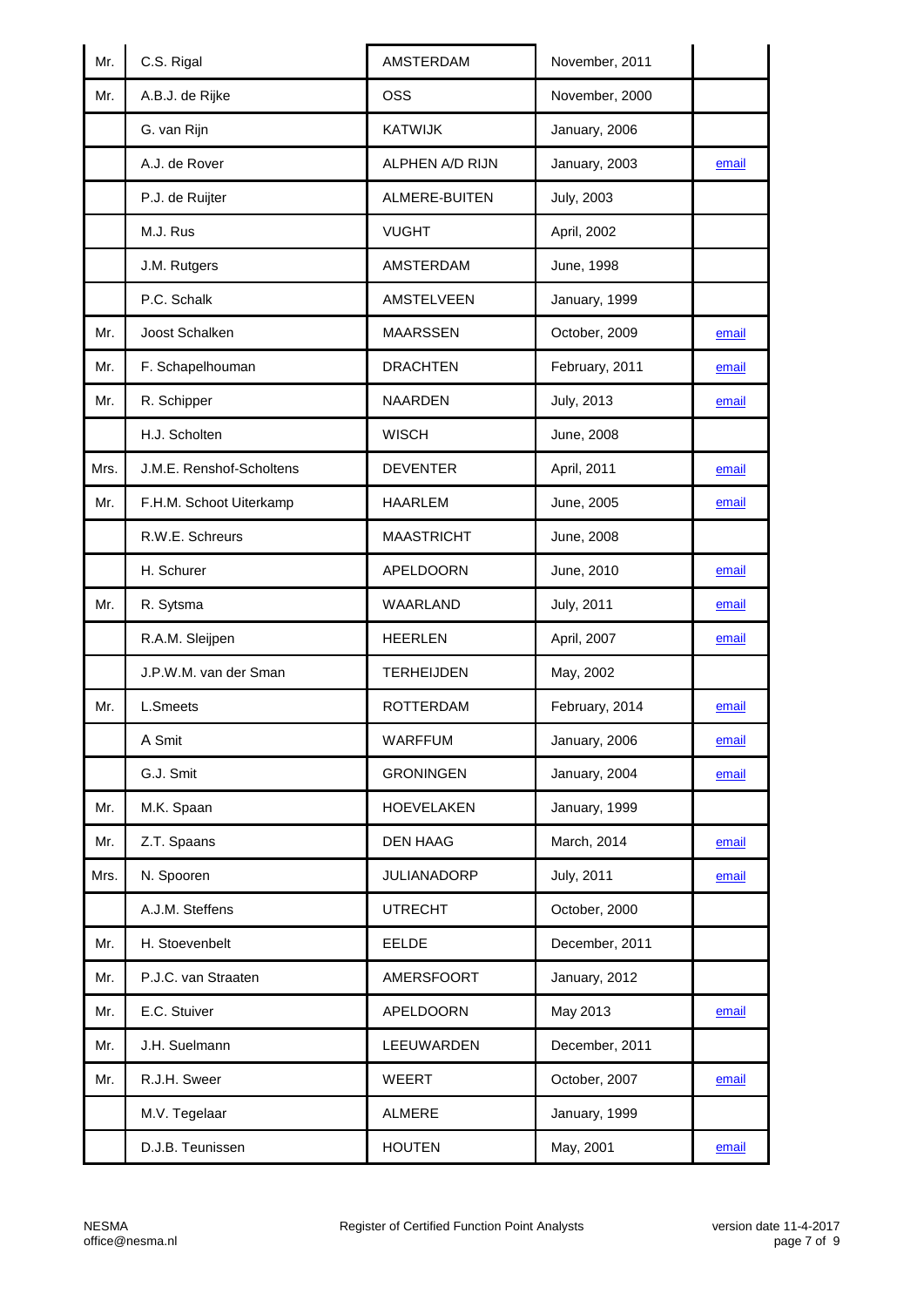| Mr.  | F. Theijsmeijer     | <b>HOORN</b>       | <b>July, 2011</b> | email |
|------|---------------------|--------------------|-------------------|-------|
|      | M. Tijdhof          | <b>GRONINGEN</b>   | March, 2009       | email |
|      | G.P.S.M. Timmermans | <b>HEERLEN</b>     | October, 2005     |       |
|      | A.J.P. Timmermans   | WAALRE             | April, 2004       |       |
|      | A.M.A. Timmermans   | <b>HEERENVEEN</b>  | November, 2000    |       |
| Mr.  | A.W.F. Timp         | <b>MAARSSEN</b>    | June, 1998        |       |
|      | W.F. Tjebbes        | <b>DRIEBERGEN</b>  | April, 2007       | email |
| Mr.  | G. Tromp            | VEENENDAAL         | February, 2011    | email |
|      | B.L. Tubben         | <b>DUIVEN</b>      | November, 1999    |       |
|      | A.R. Vallinga       | <b>UTRECHT</b>     | <b>July, 2004</b> |       |
|      | E.W. Veening        | <b>GRONINGEN</b>   | April, 2007       |       |
|      | W. Velds            | APELDOORN          | June, 2010        |       |
| Mrs. | S.D. Veltman        | <b>DEVENTER</b>    | October, 2013     | email |
| Ms.  | M.H.F. Vennegoor    | <b>VOORBURG</b>    | <b>July, 2013</b> | email |
| Mr.  | E. Verhoeve         | LEEUWARDEN         | March, 2011       | email |
|      | A.J.D. Vermeulen    | <b>ALMERE</b>      | May, 2001         |       |
|      | G.A. Vis            | <b>SOEST</b>       | December, 2007    |       |
|      | W.G. Visser         | <b>SOMMELSDIJK</b> | <b>July, 2002</b> | email |
|      | J. Vlug             | <b>ALKMAAR</b>     | June, 1998        |       |
|      | M.A.J. Voet         | <b>BREDA</b>       | March, 2002       |       |
| Mr.  | F.W. Vogelezang     | VEENENDAAL         | October, 2006     | email |
| Mr.  | N. Vogelpoel        | <b>HAARLEM</b>     | June, 2011        | email |
| Mr.  | H. Vonk             | <b>BREUKELEN</b>   | October, 2003     |       |
| Mrs. | Vons-Tuinstra       | <b>APELDOORN</b>   | December, 2010    | email |
| Mrs. | E.J.M. Vosters      | <b>ROSMALEN</b>    | April, 2002       | email |
| Mr.  | A. Waaldijk         | <b>ZEIST</b>       | October, 2006     | email |
|      | B.W. Wagendorp      | WINTERSWIJK        | March, 2005       |       |
|      | R.M.M. Warnecke     | <b>HEERLEN</b>     | June, 2007        | email |
|      | W.F. Weenink        | LEIDEN             | <b>July, 2004</b> | email |
|      | J.W. van der Wel    | ZOETERMEER         | June, 2007        | email |
|      | D. Wentink          | <b>UTRECHT</b>     | April, 2010       | email |
|      | J.W. Wentink        | LELYSTAD           | January, 2007     |       |
|      | S.M.A. Weterings    | <b>EINDHOVEN</b>   | April, 2002       |       |
|      |                     |                    |                   |       |